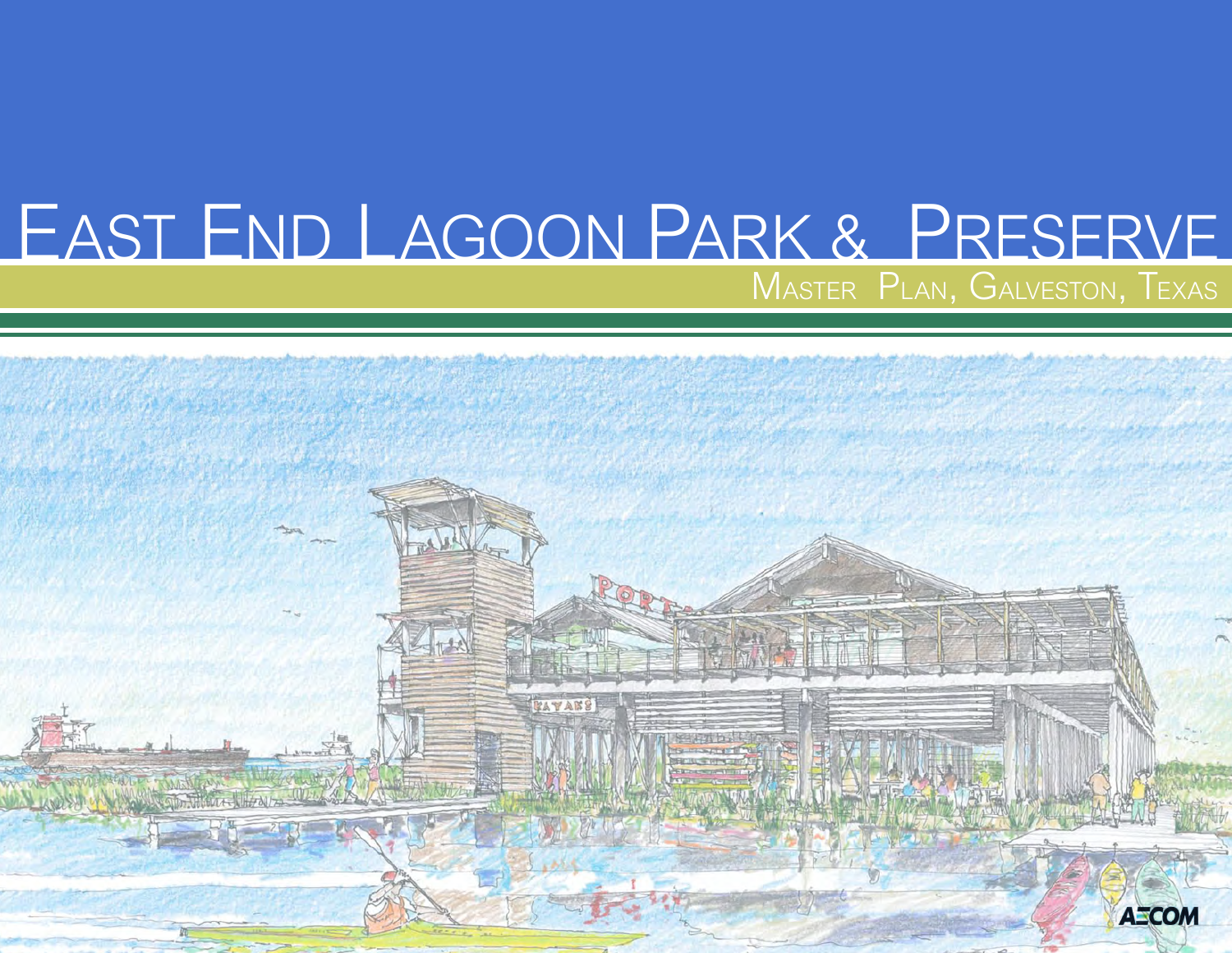## **Executive Summary**

#### **Summary**

In the spring of 2010, the City of Galveston engaged the AECOM Planning + Design team to develop a master plan for the East End Lagoon, a 700 acre site located on the east end of the island. The mandate for the project was to develop a world-class and sustainable natural recreational area and nature preserve.

The master plan for the East End Lagoon Park & Preserve reflects the uniqueness of Galveston Island, its context and conditions, and the people whose needs and desires have helped to shape it. By merging design with good planning, the team provided the City with a usable blueprint that stresses practical implementation strategies, measures to promote environmentally sensitive development, and sustainable practices and policies to ensure the East End Lagoon Park & Preserve is a treasure for future generations.

#### **Planning Team**

The design and planning team selected for the East End Lagoon Master Plan was lead by AECOM and includes Lake | Flato Architects, Main Street Design, Inc., and M2L Associates, Inc. The objective of the team was to develop a plan for the Park & Preserve that was visionary and would create a destination that could be used by locals and visitors alike. The site plan and building were designed to respond to the unique characteristics of the place and to be a natural partner with the environment.

#### **Public Involvement**

The East End Lagoon Park & Preserve study was guided from inception to final recommendations by input and feedback from City of Galveston representatives, residents, and stakeholders.

#### **Steering Committee**

The driving force in the development of this master plan was the City's Steering Committee. The Steering Committee for the Park & Preserve was appointed by the City of Galveston, and their mandate was to provide guidance for the design team and to serve as a sounding board for thoughts and ideas. Steering Committee members included:

- Jeri Kinnear chairperson of the City of Galveston Park Board of **Trustees**
- Dr Jackie Cole former City Council member
- Dianna Puccetti City Council member
- Mort Voller past president of the Galveston Island Nature Tourism Council (GINTC)
- Gary Anderson past president of GINTC
- Dr. Bill Merrill George P. Mitchell professor of Marine Sciences at Texas A & M Galveston
- • Shirley Foster current president, GINTC

Six meetings were held with the Steering Committee during the project, and the Steering Committee made it clear they wanted a "world class" site and educational facility that would attract both local residents and visiting tourists. The Steering Committee envisions the preserve and its interpretive center as a potential hub for nature tourism/environmental education on Galveston Island, with links to other sites and organizations on the island.

#### **Public Meetings**

The key to any successful project is stakeholder involvement. For this project, four public meetings were held in order to give interested individuals an opportunity to participate in the planning process. At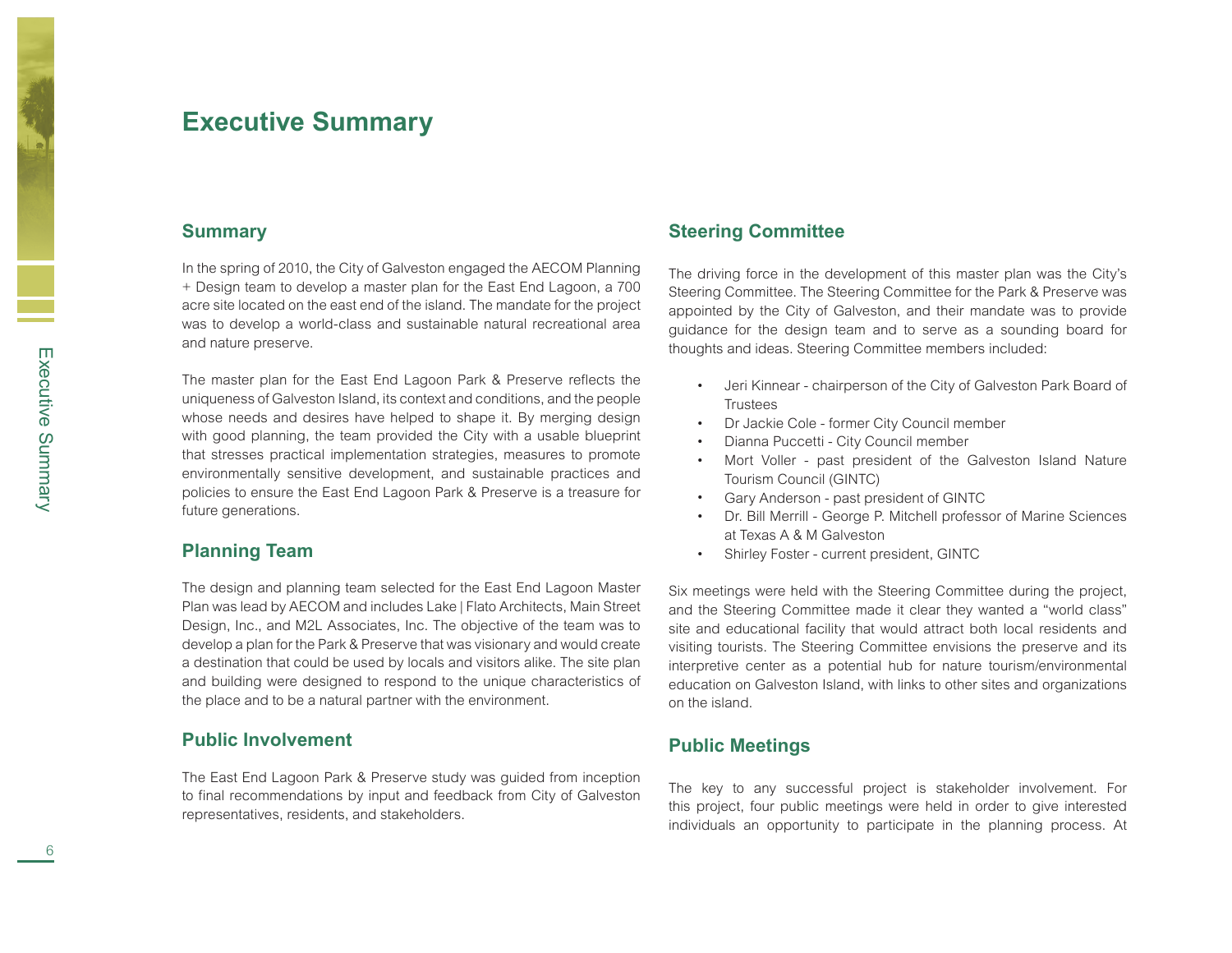each of the meetings, audience members asked questions, shared their opinions, and offered suggestions on how to improve the plan. At several of the meetings, audience members were asked a series of questions and each used a clicker to provide input in real time. The final public meeting consisted of a presentation of the final master plan to the City Council.

#### **Understanding the Site**

The East End Lagoon Park & Preserve is located on the eastern tip of Galveston Island, and the 700 acre site is the largest undeveloped piece of land on the island. The site is bound by the seawall and Seawall Boulevard to the west, the ship channel to the north, East End Beach to the east, and Apffel Park Road to the south and southeast. There is great access to the beach as well as to the lagoon that is parallel to Seawall Boulevard.

The site is representative of the type of landscape typically found on a barrier island. Galveston Bay is the 2nd largest estuarine complex in the region and has been declared an estuary of national significance by the Environmental Protection Agency's National Estuary Program. The East End Lagoon site offers visitors the opportunity to learn about the east end tidal lagoons, wetlands, grasslands, dunes, inter-tidal marshes, and sea grasses that are on the island. The mix of salt water and freshwater in Galveston Bay supports a wide variety of marine and bird life.

Much of the site has been impacted over the years by human and natural activities. Because it is located on a barrier island, the site is in a constant state of flux, and many of the impacts are unavoidable. The site has a long history of disturbance, including: jetty construction; damage from the 1900 storm; seawall and road construction; borrow activities; military fort, training activities, LORAN facility construction; NOAA research facility; off-road vehicular activities; beach parking; and beach related activities. Despite the level of disturbance, the site is significant because it is one of the few remaining large tracts of coastal prairie left on Galveston Island..

In some ways it is fragile and vulnerable because of its exposure to the elements, but it is also resilient. Approximately 80% of the site is considered to be jurisdictional wetlands and it is frequently inundated with water. Flooding from storm surges is a common occurrence. It is not uncommon for a spring tide with strong off-shore winds to inundate the site with 5' tidal surges.

The East End Lagoon site can be divided down into six (6) distinctive zones: the Lagoon, the Wet Ponds area, Upland Prairie, Beach Zone, Big Reef, and the Big Reef Beach Zone. Collectively, these zones boast a striking diversity of habitats, from the fast-moving waters of the Houston Ship Channel to the breaking waves west of the jetty on East Beach, with tidal lagoons and wetlands, coastal prairie grasslands, inter-tidal wetlands, sand flats and dunes, and sea grass beds all represented. The East End Beach is the only naturally accreting sand beach on Galveston Island, and the dunes, though ravaged by Hurricane Ike, are the last natural barrier dune system on the island. The estuary and shallows provide critical shelter, feeding, and nursery grounds for countless species of fish and shellfish, and the site teems with bird life, especially during the fall and spring migration seasons when it is heavily populated by migratory waterfowl passing through along the Mississippi Flyway.

The Park & Preserve is surrounded by powerful evidence of the role of humans in the natural world. The views north and east from the site are often dominated by big tankers and freighters moving through the ship channel or queuing in the Bolivar Roads Channel as they await their opportunity to berth. To the west, the cargo cranes of the Port of Galveston are visible, while to the south stand the tall condominium towers of the Palisade Palms development and the iconic low-rise coastal cottages of BeachTown, both of them testaments to people's desire to live as close as possible to the coastline.

Parking and traffic are a problem during the summer, especially when events occur on the beach. There could be thousands of cars parked from the beginning of the Seawall Blvd. all the way to the beach area.

#### **Design Concepts**

The basic concept for the East End Lagoon Park & Preserve is to protect and restore existing natural resources while enhancing the overall visitor experience. The site is referred to as a "park & preserve" because it will provide a variety of recreational opportunities while also emphasizing the importance of preserving the open, undeveloped character of the site. The Park & Preserve will not be gated or fenced, and will be open to the public. There will be no fee to access the site, which will be open year round and geared toward day use.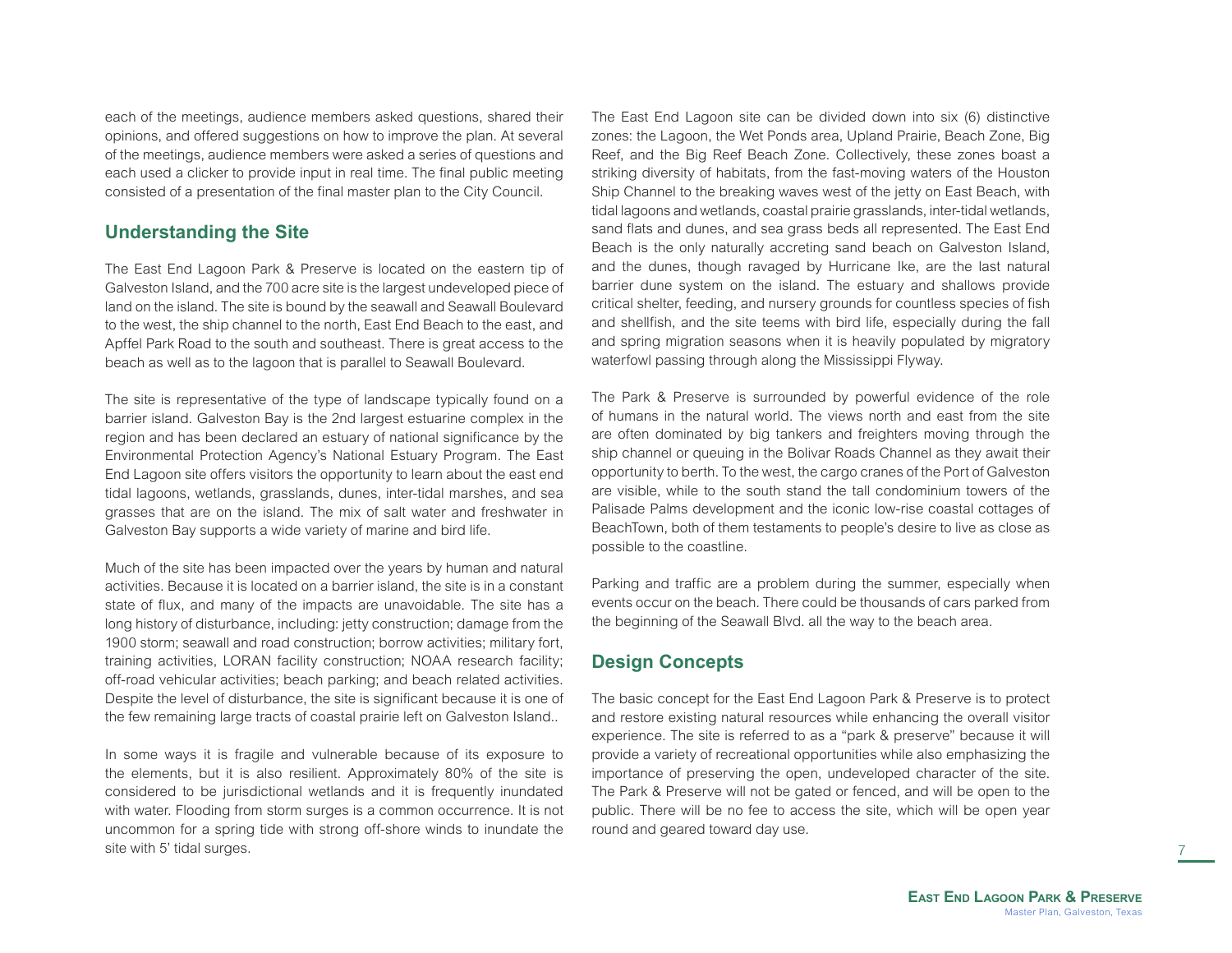The story being told on the site is "Exploring the intersection of people and nature – past, present and future – in a dynamic and constantly changing environment." This story focuses on how humans interact with barrier island environments, and interpretation can occur both on the site and in an environmental education center. Authenticity is critical to the success of the Park & Preserve, and especially its interpretive center. The center and its experiences need to be clearly and unambiguously grounded in a powerful sense of place. They have to be of and about Galveston Island, offering something that could only happen here.

Because of the condition of the site, emphasis will be more on restoration and protection than on preservation. Although there are few areas of the site that need to be preserved, many areas can be enhanced by removing invasive species, cleaning up debris and pollution, adding native plant materials, and creating a more sustainable environment. It is important to keep this site open and accessible and to respect the sensitive nature of the existing landscape, and it will be managed to allow it to continue to be a dynamic and constantly changing landscape.

One issue that has been discussed throughout the planning process is the importance of not over-developing the site. Too often, a project like this is developed to a point where the site itself is compromised because of too many improvements, too many changes, and too many visitors. The basic idea behind the East End Lagoon Park & Preserve Master Plan is to keep development along the edges of the site, minimizing impacts to key natural resources, limit development in the interior of the site, and to follow the concept of "laying lightly on the land."

The vast majority of the site is left undeveloped, although some of it will be restored in order to create a healthier natural environment. The end result of the recommendations in this master plan is that the East End Lagoon site will continue to be an undeveloped open space, but with trails, restored habitat, and some development along Boddeker Road.

Site activities include a mixture of self-discovery as well as programmed activities. Although we want to encourage visitors to the site, it is important to minimize the potential impacts of these visitors. Some parking will be provided onsite, but visitors may have to park elsewhere and be shuttled in for major events and for busy weekends.

Any structures added to the site, including the environmental education center, should be consistent with what we would expect to find in these types of coastal areas. That means utilizing colors, textures, materials, and forms found in the local architectural vernacular.

#### **Sustainability Concepts**

One of the over-riding concepts for the East End Lagoon Park & Preserve is to emphasize sustainability in terms of how the site is developed and interpretive stories are told. Sustainable projects promote biological diversity, contribute to the quality of the air and water and reduce the impacts of construction and human use to help preserve the planet for future generations. The East End Lagoon Park & Preserve does just that. This means incorporating the following strategies:

- • Significant green infrastructure
- • Quantification of the carbon footprint of the proposed project
- Integration of renewable energy technologies
- Significant preservation/enhancement of ecology/habitat
- • Incorporation of bicycle and pedestrian infrastructure
- Incorporation of cutting edge water management and recycling techniques
- Landscape design requiring no potable water for irrigation
- Involvement of the community in the development of the plan/ design
- Significant use of local materials (more than 50%)
- Significant use of recycled materials
- Adoption of management plan/strategy to guide sustainable practice on-site during construction
- One-hundred percent use of native (or climate equivalent) plants

#### **Environmental Education Center**

The environmental education center within the Park & Preserve provides year-round educational opportunities and is intended to be a "world class" destination site. The consensus was that the environmental education center needed to have up to 20,000 square feet of interior space. Any major building on the site, include the environmental education center, must be a minimum of 18' above the ground to prevent flood damage.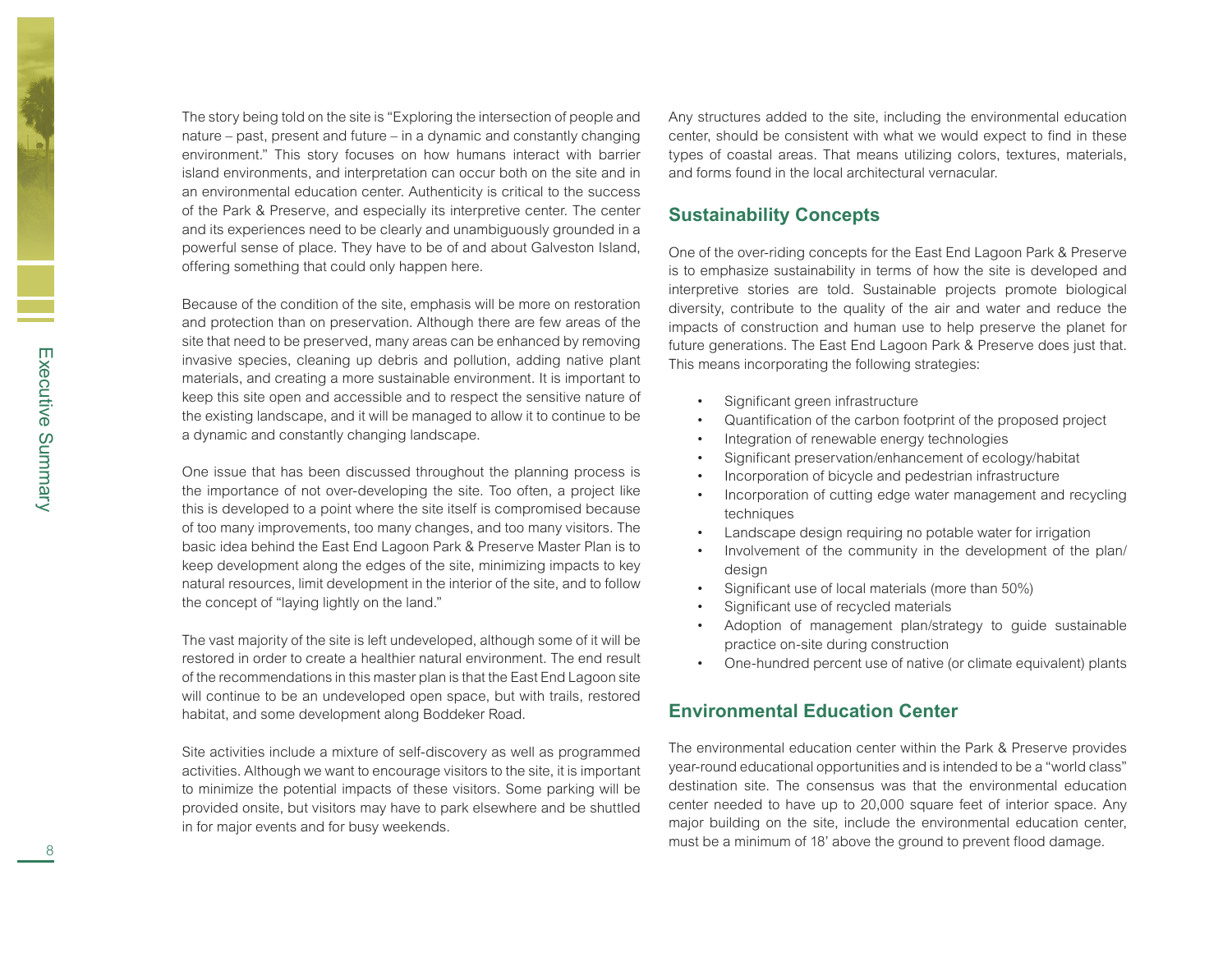The environmental education center is a facility that evolves and changes over time. The center can be constructed in phases depending upon how much space is needed to meet projected needs, and it will serve as the focal point of the site during all phases.

Six potential locations on the site were evaluated in order to determine which would be the best for the environmental education center. The site chosen for the environmental education center was just off Boddeker Road near the lagoon. The building will be set a minimum of 100' away from the lagoon in order to minimize environmental impacts to jurisdictional

wetlands. This part of the site is already disturbed, and emphasis will be on keeping construction impacts to a minimum.

One of the biggest constraints for the environmental education center is that it had to be raised a minimum of 18' above sea level in order to avoid hazards associated with storm surges and severe weather impacts. As a result, the buildings are elevated on a raised platform. The advantage of this solution is that visitors have stunning views looking across the site that include the lagoon, the marsh areas, the beach and the dunes to the east, the Big Reef area, and the shipping channel.



Figure 1.0: Looking East from Lagoon towards the Environmental Education Center (Phase II)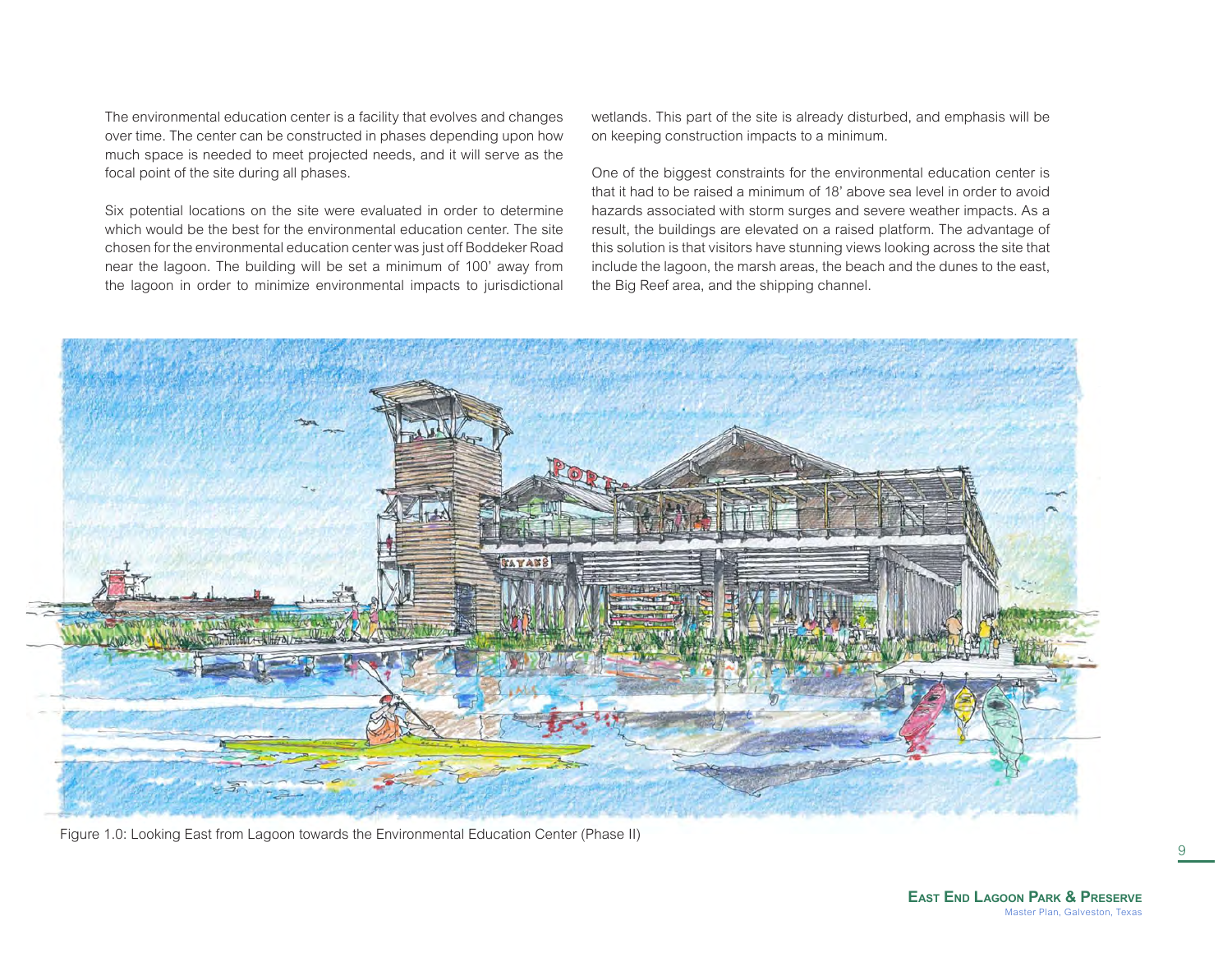

Figure 1.1: South Elevation of the Environmental Education Center

A 400'-long "interpretive pier" that runs parallel to Boddeker Road provides access to the raised platforms that house the environmental education center. The basic concept is that this structure would visually look like an old fishing pier on the site, and would appear to "fit" the site better than would a more utilitarian structure. The pier in essence functions as a long ramp that has a 5% slope and provides handicapped accessibility to the environmental education center. The east end of the pier is at ground level, and it connects to one of the major gateways into the site. Facilities at the gateway include an overhead structure that provides shade, interpretive panels that provide an overview of the Park & Preserve, and benches for the weary. Visitors can either follow paths leading into the site or traverse up the interpretive ramp. Four landings, or platforms, are located along the interpretive pier. Each includes benches and interpretive panels, and is wide enough for a small group of people to gather. One of these landings, located about two-thirds up the ramp, is covered to provide shade, and it is large enough to accommodate a class of school kids.

A series of modular buildings make up the environmental education center. This approach will allow the environmental education center to be developed in phases. It would be prudent for the City to re-evaluate their wants and needs before developing subsequent phases of the project. The three primary phases for building development are as follows:

Phase I - The first phase of the environmental education center involves developing the interpretive pier, the first building platform, approximately 7140 sq. ft. of enclosed, climate controlled space, and a viewing tower that serves as the iconic image of the center. The building itself includes a small gift shop, office space for staff, a small warming kitchen for use with events and other activities, a mechanical/storage space, restrooms, and a multipurpose room. A lobby/reception area is located near the east side of the center. The retail center will also include items such as sunscreen,

frozen bait, snacks, drinks, fishing poles, and other day-to-day items. A covered deck is located on the west end of the multi-purpose room.

Below the main platform is space for storage and hands-on interpretative activities. The observation tower is located on the far west of the platform and extends one level above the main floor. An elevator will be located in the tower in order to ensure that all visitors have an opportunity to experience the views from the top level. The multi-purpose room can be used as a classroom, meeting space, or event space.

Phase II - In the second phase, the building platform is expanded and a second structure, approximately 4,000 sq. ft. in size, is constructed. This additional space is intended as an environmental education and interpretive space and would include interpretive displays that tell the story of Galveston Island, barrier islands, and coastal environments. The deck wraps completely around the new building space, continuing to offer 360-degree views of the site. The Phase II building provides more flexibility for providing interpretive opportunities for visitors and can accommodate permanent exhibits as well as be used for classroom activities.

Phase III - In this phase, the platform is expanded further, and an additional building is added. This building includes space for an expanded multipurpose room/classroom, and for expanded interpretive/retail space. A deck accessible from the multipurpose room/classroom space is added, as is a wrap-around deck on the south side of the new building. The basic idea is for any new construction to be done without comprising the experience for those visiting the site or the environmental education center. The buildings that were built in the first two phases of the project would not have to be closed during construction of the Phase III building.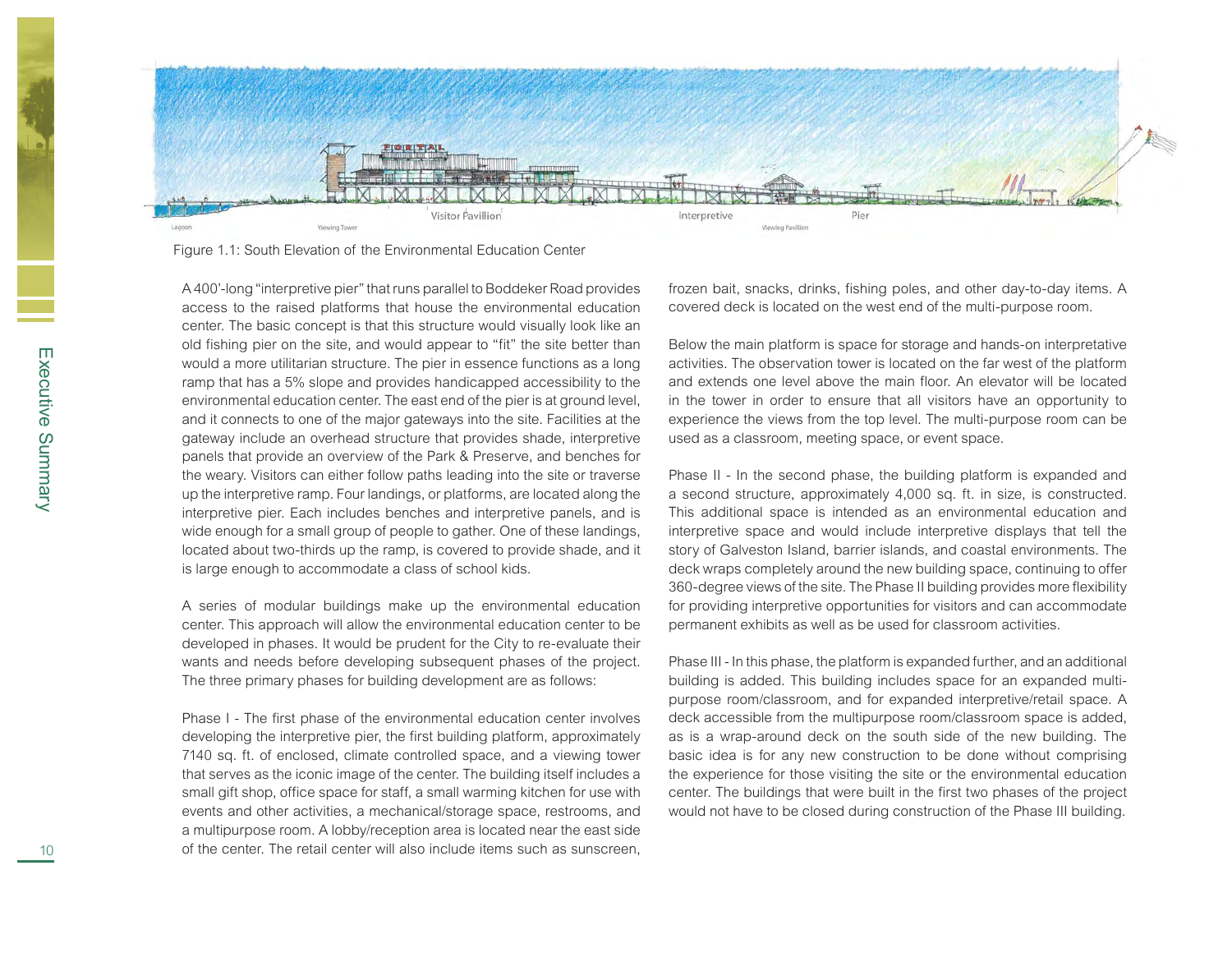

#### Lagoon Level

Figure 1.2: Phase II of the Environmental Education Center

If desired, a fourth phase, consisting of an additional building, could be added for use as an expanded flexible interpretive and multi-purpose space. This building could also include additional staff office space as well as restroom facilities and mechanical/storage space. An uncovered deck would wrap around the south and east sides of the building.

#### **Parking**

The fundamental concept behind parking is that not all parking needs can be met on the East End Lagoon Park & Preserve site without causing significant environmental damage to the site. The idea is to provide essential parking for the environmental education center while also providing parking for fishermen, hikers, and beach visitors.

Parking would be handled for day-today use by a serious of parking "cells" located primarily along Boddeker Road, with additional parking near the old shrimp hatchery and at the end of the seawall. The free and paid parking for the East End Beach would remain. Parking near the environmental education center will be require a payment, but other parking along Boddeker Road will be free of charge. On-street parking wouldn't be allowed on Boddeker Road in order to reduce congestion as well as the visual and environmental impacts that cars would have here. Parallel parking is allowed along Apffel Park Road, and is being considered along Seawall Boulevard.

Our recommendation is to provide parallel parking along Seawall Boulevard, but only in selected locations.

The amount of parking available on site will accommodate most day-to-day activities, but may be insufficient for busy weekends, especially if there are activities planned on the beach or at the environmental education center. During these types of events, the recommendation is to regulate traffic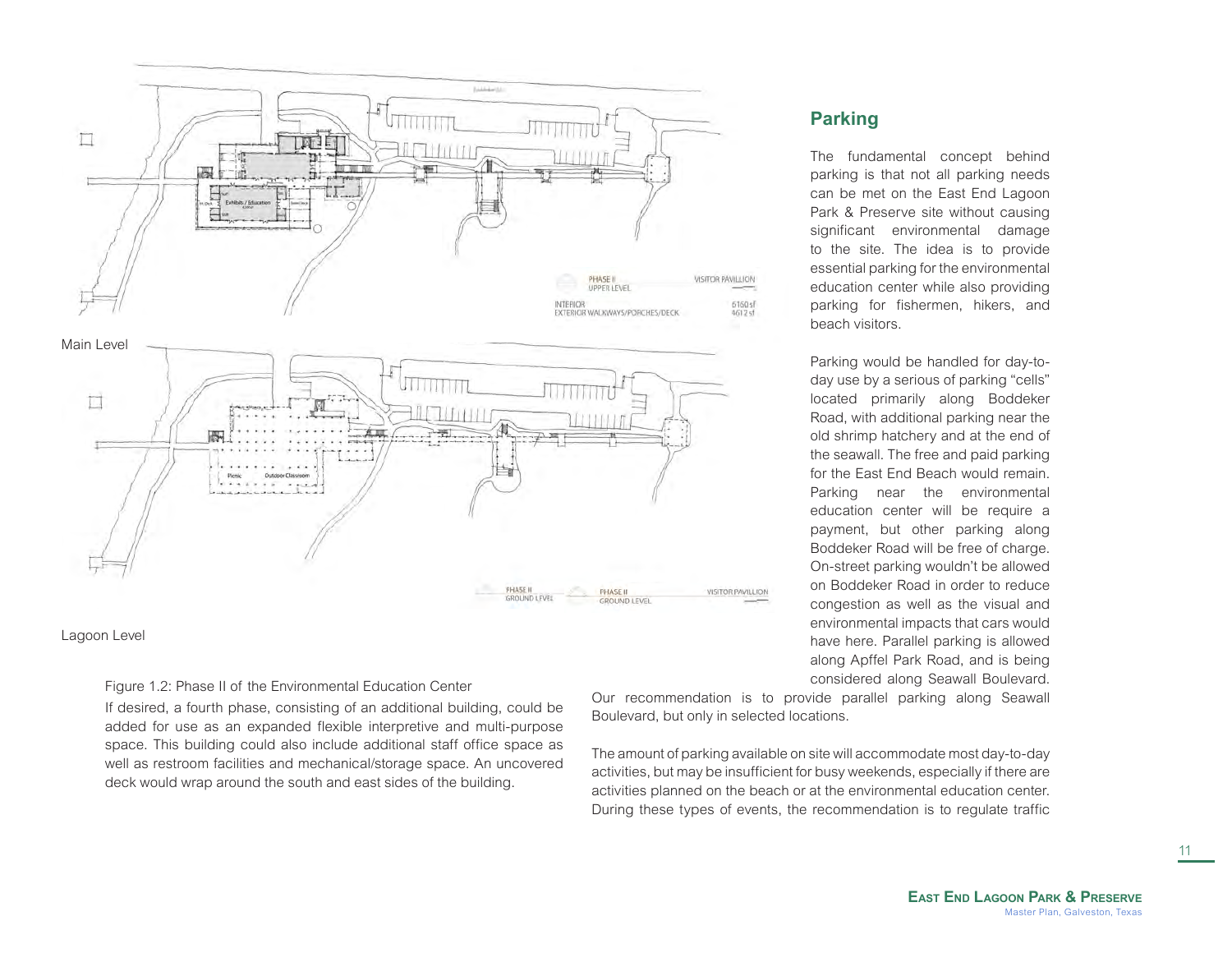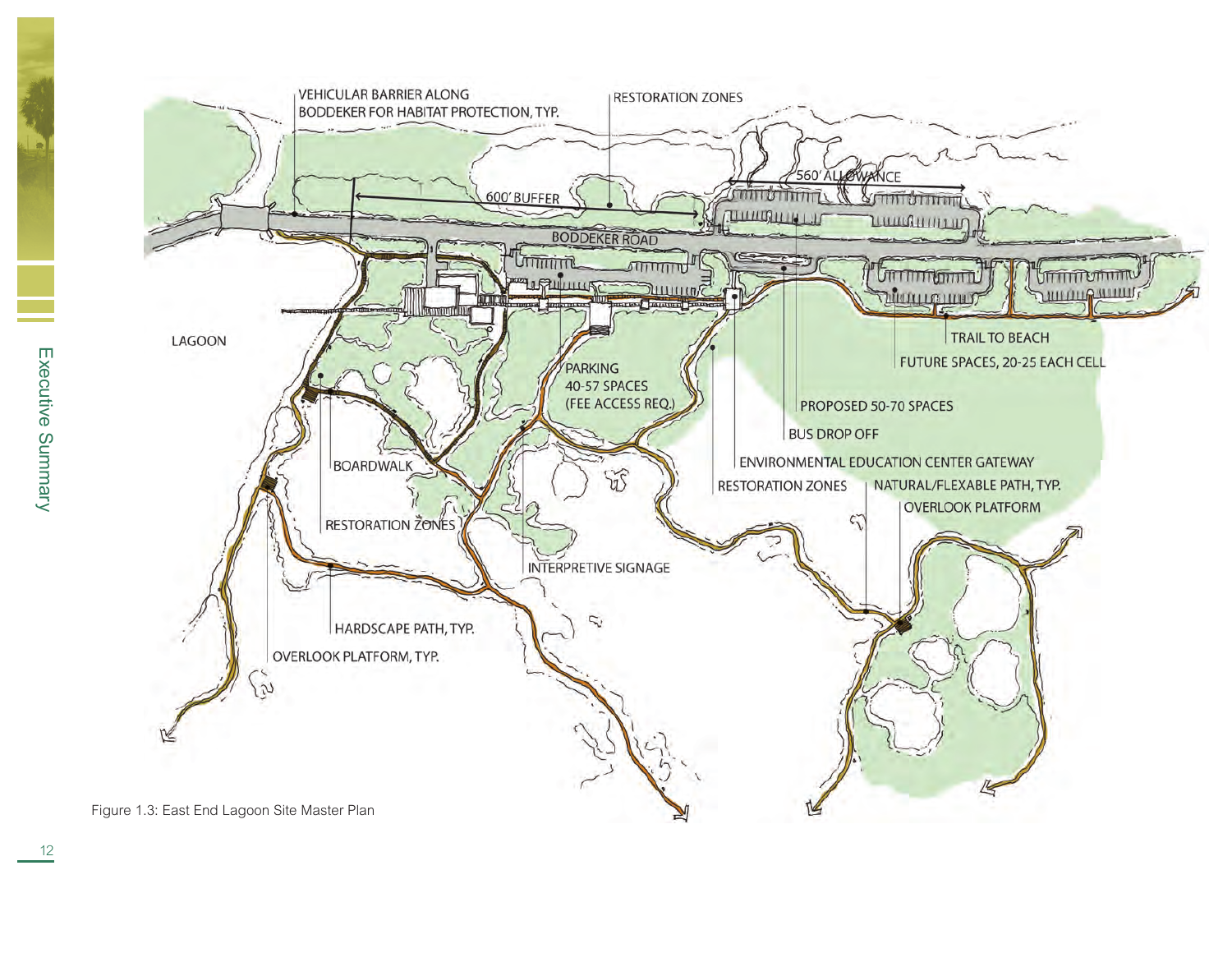on Boddeker Road by turning away cars on the intersection of Boddeker Road and Seawall when all parking areas are full. During major events, the City needs to establish parking off-site and provide a shuttle bus to bring visitors to the environmental education center or to the beach. This is the most effective way to accommodate large crowds without causing irreparable environmental damage to the Park & Preserve.

#### **Trails**

A network of trails, consisting of unpaved paths, paved trails, and boardwalks, will provide access throughout the site. Gateways, trailheads, viewing platforms, and bird blinds are used to enhance the visitor experience. Trails also provide access to the Big Reef area.

There will be a clear hierarchy of trails, with ADA accessible trails and boardwalks located near the environmental education center and trailheads, and most of the other trails on the site being more informal. These informal trails would be unpaved and constructed of crushed sea shells or other organic material, and would only be wide enough to accommodate movement. Cars are kept out of the Park & Preserve in order to preserve the environmental integrity of the site as well as maximize the visitor experience. The trail network is intended to provide access throughout the Park & Preserve as well as link to surrounding areas.

Four major gateways are identified. Each is considered to be a major trailhead and includes an iconic overhead structure that serves as a visual landmark as well as provides shade and protection for visitors. These four gateways are: Seawall Boulevard Gateway; Education Center Gateway; Crossroads Gateway, and BeachTown Gateway.

#### **Seawall Trailhead**

This area is located at the corner of Seawall Boulevard and Boddeker Road adjacent to the lagoon. This trailhead includes a small parking lot, a bait shop, a small dock for kayaks and canoes, a swimming platform, and connection to a hard-surface trail that loops around the lagoon. The site is close enough to the environmental education center for people to park there and walk over. This is a place where visitors can easily access the trail leading around the lagoon, or get to the lagoon itself. The architecture of the bait shop needs to be consistent with that being established at the environmental education center. The bait shop has limited facilities and will not be elevated.

#### **Camp Site**

A tent camping area is proposed for the former LORAN site. The entrance into the camp site is off of Boddeker Road, and it follows the path of the existing trail in order to minimize environmental impacts. Approximately 25 to 30 tent platforms are constructed on-site. The wooden platforms are 10'x10' in size and arranged in small clusters to encourage group outings. These clusters are connected via a raised boardwalk that creates a loop and provides connectivity for campers. The raised platforms reduce environmental impacts and help keep campers dry. The "tents' are made of canvas walls and are keep up throughout the camping season and taken down in the fall. They can also be dismantled and stored during severe storms.

A raised restroom facility, approximately 18' above the ground, is located in the center of the camping area. It is approximately 20'x 25' in size and includes a shower facility below the main platform. A small parking lot is also located within the camping site. Both the restroom/shower facility and the campground are intended for the exclusive use of campers.

### **Big Reef**

Because of the predominantly wet conditions of the site, the majority of the pedestrian trails in the Big Reef area are boardwalks. These enable visitors to move through the site while staying dry. At the end of the two boardwalks heading toward the shipping channel are soft-surfaced trails that enable visitors to get off the boardwalk and walk to the edge of the channel. Five interpretive overlooks are located along the boardwalks, one of which is an existing bird watching tower. A kayak dock/ramp is also included. The purpose of this ramp is to allow visitors to put in a kayak in order to gain better access to wildlife viewing areas along the water. The small lagoon will be closed so that kayakers can't paddle out into the ship channel.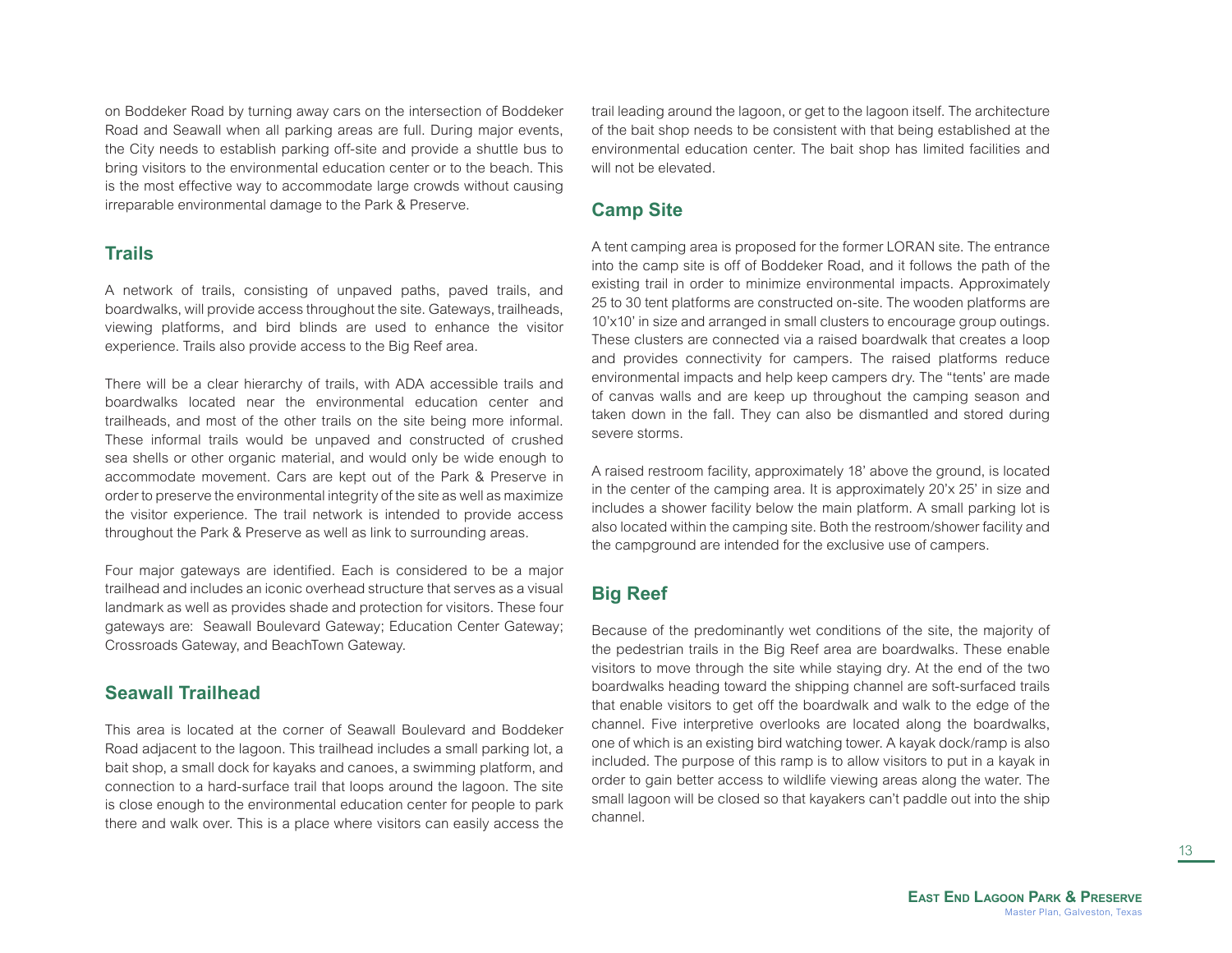



Figure 1.4: Big Reef

Big Reef is essentially an island that offers easy sanctuary for wildlife. The sandy edge of Big Reef, especially at the southern end, is part of a federally designated as critical habitat for the endangered Piping Plover. Its grassy and sandy hummocks provide nesting for skimmers, least terns, Wilson's plovers, and many other species. Some amount of inter-tidally washed habitat needs to be set aside and clearly designated for Piping Plovers.

#### **Landscape Restoration & Site Improvements**

When the East End Lagoon Park & Preserve site was transferred to the City of Galveston as part of the National Park Service's Federal Lands to Parks Program, the National Park Service included a statement on the transfer that said the land "will be preserved for beach access, protection of the coastal wetlands/beach dune habitat, and nature study, including natural trails and wildlife observation areas." The overall vision for the Park & Preserve is consistent with this statement. Landscape restoration efforts onsite should be part of the Park & Preserve's overall goal of providing environmental education opportunities for visitors. Specific areas for restoration include: the coastal prairie area; the dune edge; the lagoon edge; the beach zone north of Big Reef; and the black mangrove restoration and preservation.

The first phase of landscape restoration should focus on the areas along Boddeker Road, especially in the areas near the Seawall Trailhead and the proposed environmental education center. Other priority areas include the area around the turtle/shrimp hatchery, including the entry road, and along the diagonal trail through the middle of the Park & Preserve site. Future phases of landscape restoration include the coastal prairie area, the dune edge, and the lagoon edge.

As part of lagoon restoration, fingers of the lagoon could be extended further into the site in order to create more wetland coastline and opportunities for kayaking, wetland restoration activities, and birding. The salt marsh area to the east of the lagoon should also be restored. The landscape areas that are restored around the environmental education center could directly be tied into programmed activities associated with the center. Restoring areas that are visually and physically accessible from the raised boardwalk would allow all visitors to experience the natural resources of the site.

Not all visitors will have the time, interest, or ability to walk very far into the site, so the restoration areas near the environmental education center can give them a glimpse of what else is on the site. It may even encourage some visitors to spend a little more time on site exploring the other, larger restoration projects.

#### **Interpretive Planning**

The East End Lagoon Park & Preserve presents a remarkable interpretive opportunity. Not only will the new Park & Preserve safeguard and make publicly accessible a vital natural area – arguably the most ecologically significant parcel of undeveloped land remaining on Galveston Island today – it has the potential to transform popular perceptions of the island among residents and visitors alike and provide a tourism destination that focuses on natural resources.

At the East End Lagoon Park & Preserve we are challenged to fully interpret the complex interactions between people and nature, industry and ecology, and cultural heritage and natural history. What is recommended is a new kind of "nature preserve," with a new kind of environmental education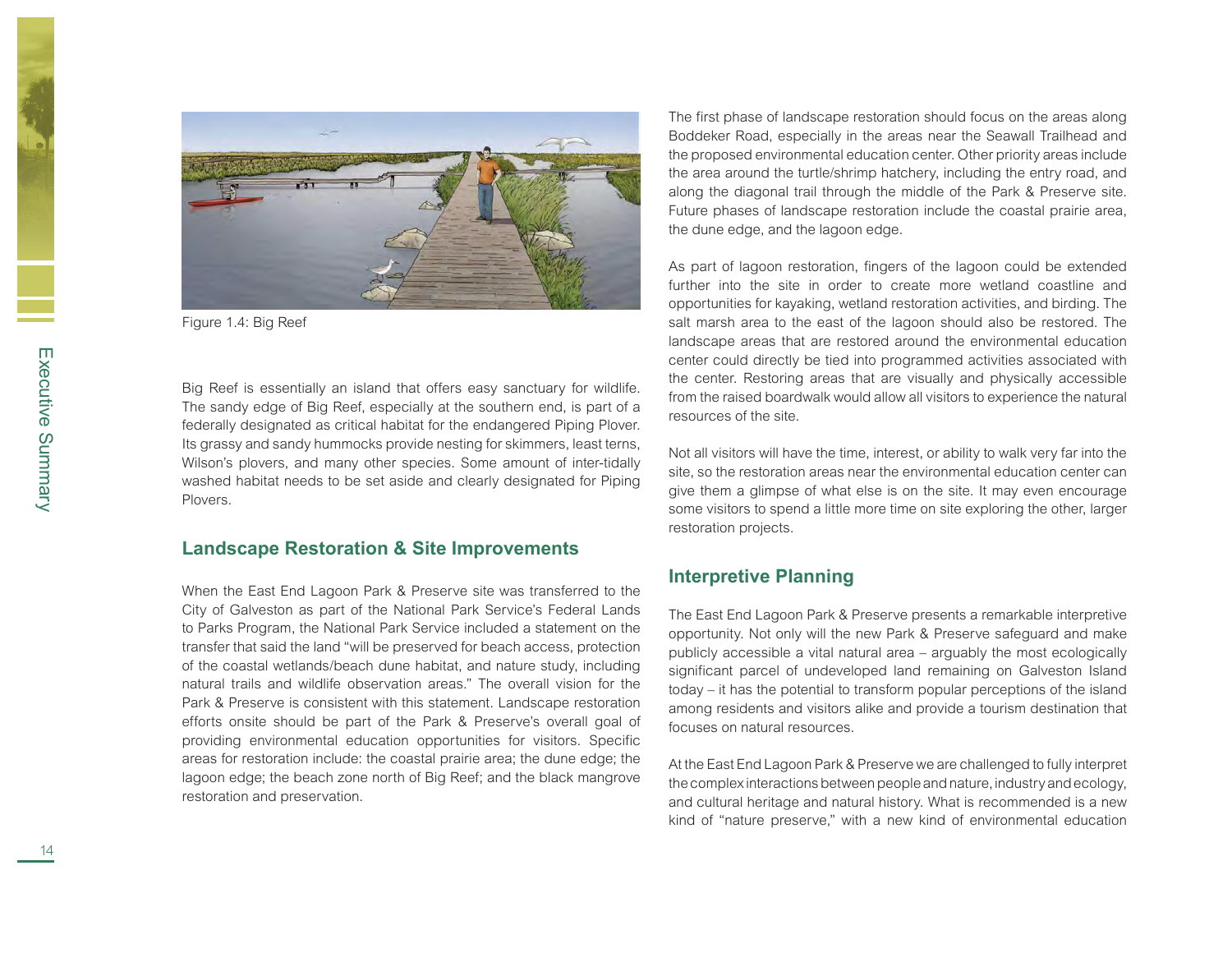center at its heart. It will combine wildlife viewing and nature observation with active recreation, and it will welcome sport and subsistence fishers and shell-fishers armed with poles, traps and nets as well as birders equipped with cameras and binoculars.

Scientists and researchers, possibly including undergraduate and graduate students at TAMUG, Texas A&M's marine resources-focused Galveston campus, may conduct on-going projects at the preserve, working with high-school students and other community members who might get involved in "citizen scientist" type activities. The goal is to make the Park & Preserve and its environmental education center into a kind of "living laboratory," active rather than passive, constantly evolving and changing. Local school children who have grown up beside these wetlands but never ventured into them will discover exciting new worlds to explore and may even catch glimpses of possible future careers. Beachgoers down for the day from greater Houston will encounter a rich palette of environmental experiences to complement the island's famous surf and sand. And destination nature tourists drawn to the Gulf Coast's world-class birding will have a new starting point from which to launch their adventures.

The East End Lagoon Park & Preserve and its environmental education center will evolve over time. Beginning with a targeted focus on the ecology and natural history of the preserve and its habitats, interpretive offerings will expand to include a diverse network of trails and exterior interpretation as well as long-term and changing interior exhibits addressing not just the immediate environs of the East End Lagoon Park & Preserve, but a broad range of related regional, national, and global topics. The phased implementation of the East End Lagoon Park & Preserve initiative is deliberate and strategic, enabling the new institution to learn and adapt as it grows.

The media and methodologies recommended for the East End Lagoon Park & Preserve are a mix of the familiar (interior and exterior graphics, signage, and exhibit components; live animal displays; touchable sculptural elements; mechanical and audiovisual or multimedia interactives; and environmental education programs) and the unexpected (adventure play experiences; aquatic trails; interpretive fitness courses; on-site overnight programs.) Our intention is to create a linked palette of experiences that engage our visitors' bodies and senses as well as their minds, surprising and challenging them while providing essential and sometimes surprising information.

Interpretive Media Exterior Exhibits and Graphics - This category includes elements such as kiosks; interpretive graphic panels, waysides and rails; trailhead and trailside interpretation; flora and fauna species identification graphics; informational, instructional, and regulatory graphics; wildlife and habitat viewing aids such as siting tubes or view framing devices; and simple sculptural elements or hands-on interactive devices. These elements may take a wide range of different sizes, styles and forms, depending upon their purpose, content, and installation location. Most will be permanent, but some may be ephemeral, for example, to provide interpretation for a temporary trail or natural occurrence. Most will be located within the boundaries of the Park & Preserve, but some may be installed off-site as a means of extending the reach and impact of the preserve's presence.

Interior exhibits and graphics - Interior exhibits and graphics will be installed within the environmental education center, primarily in a dedicated interpretive gallery and in public reception areas and circulation spaces. Among the components and methodologies we would recommend for consideration during the planning and design of the environmental education center exhibits are: traditional interpretive graphics and displays; objects and artifacts; audiovisual programs; interactive multimedia; hands-on and mechanical interactives; and dioramas or replicated environments.

The environmental education center's public reception areas and circulation spaces, exterior as well as interior, will house informational graphics and other media as well as simple flat art-style changing exhibits. In the open-air but roofed and shaded entrance pavilion at the base of the experience pier we will provide welcome and orientation information, visit planning support, and announcements of programs and events. These will be primarily graphical, but interactive multimedia systems may also be employed. As the amount of fully climate controlled interior space increases during Phase II of the project, the main level lobby and/ or adjacent circulation spaces might be designed to incorporate clear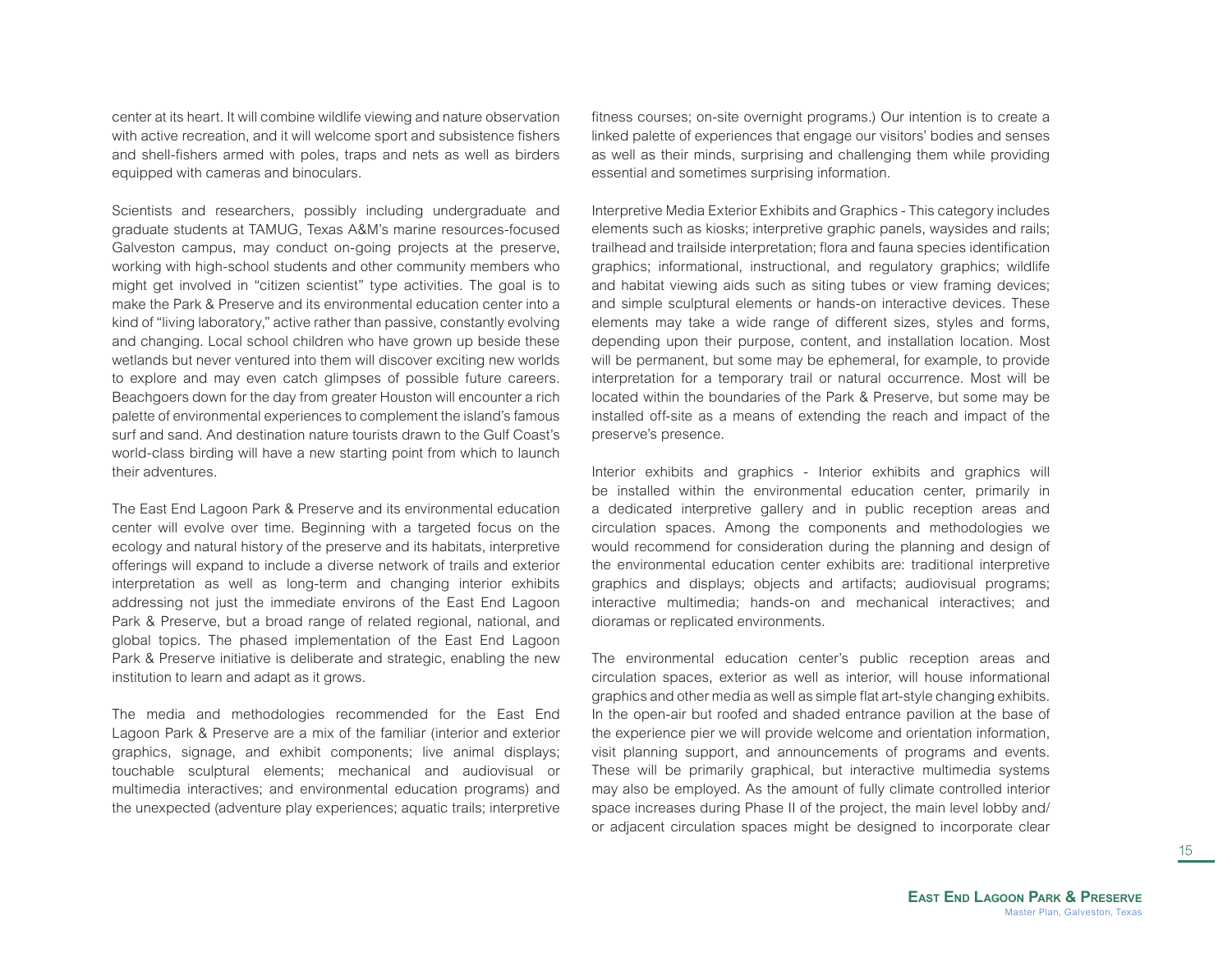surfaces and flexible display systems for simple changing displays of mission-related artworks, photographs, etc.

Portable Interpretive Media - Portable interpretive media are an important tool for informing and engaging visitors to the East End Lagoon Park & Preserve. Portable media are capable of providing in-depth interpretation of the features and natural resources of the preserve without cluttering the site with fixed graphic elements. These media can vary widely in type and complexity, ranging from simple "dive card" style laminated graphics for species or habitat identification, or for "treasure hunt" activities, to field guides or notebooks, to "discovery kits" containing a variety of tools and information. At the other end of the technological spectrum are smartphones, PDA's, and MP3 players. These offer exceptional adaptability, content capability, and opportunities for engagement and interactivity.

Interpretive Play - Many key themes and messages of the exhibits for the Park & Preserve and the environmental education center can and should be introduced to younger audiences in the form of interpretive or "adventure" play opportunities. Interpretive play spaces should be developed as part of the environmental education center site design, including both large-scale elements like the wet play zone mentioned above and simpler, smaller things such as paving changes, embedded objects, and touchable sculptures. The Park & Preserve should also include a dedicated "discovery trail" designed specifically for children.

Self-Directed Activities - The range of self-directed visitor activities anticipated at the Park & Preserve includes walking and hiking, birding and wildlife viewing, recreational and subsistence fishing and shell fishing, exercise and active recreation, swimming, and canoeing or kayaking.

Staff or Volunteer-Led Activities - A number of potential "mediated" activities in the Park & Preserve will require infrastructure support would benefit from the development of dedicated informational or interpretive elements.

#### **Interpretive Phasing Recommendations**

Phase I: Portal to the Preserve - The first phase of the East End Lagoon Park & Preserve project will focus on making the new preserve's natural resources publicly accessible and on providing the necessary



Figure 1.5: Interpretive Exhibit

interpretive support to ensure that guests have a safe, satisfying, and stimulating experience. Interpretive messaging in Phase I will concentrate on informing guests about the key habitats and plant and animal species of the East End Lagoon and environs, and about the interrelated natural history and cultural heritage of Galveston Island.

Phase II: East End Environmental Education Center - Phase I of the East End Lagoon Park & Preserve project will be largely devoted to developing exterior interpretive components, either at the environmental education center or around the site, with only an absolute minimum of fully enclosed and climate-controlled space being constructed. In Phase II these exterior experiences will be augmented with additional interior exhibits. New trails, trailheads and site interpretation will be rolled out; additional administrative and support spaces will be provided; the project's retail presence will be expanded; and a dedicated children's adventure play zone will be created.

Phase III: Gulf Coast Discovery Lab - During Phase III: the environmental education center's enclosed multipurpose and classroom spaces will be significantly expanded; a larger retail component will be developed; improvements and additional accommodations will be provided at the eco-camp; and any remaining site interpretive elements will be completed. The provision of additional multipurpose and classroom areas will free up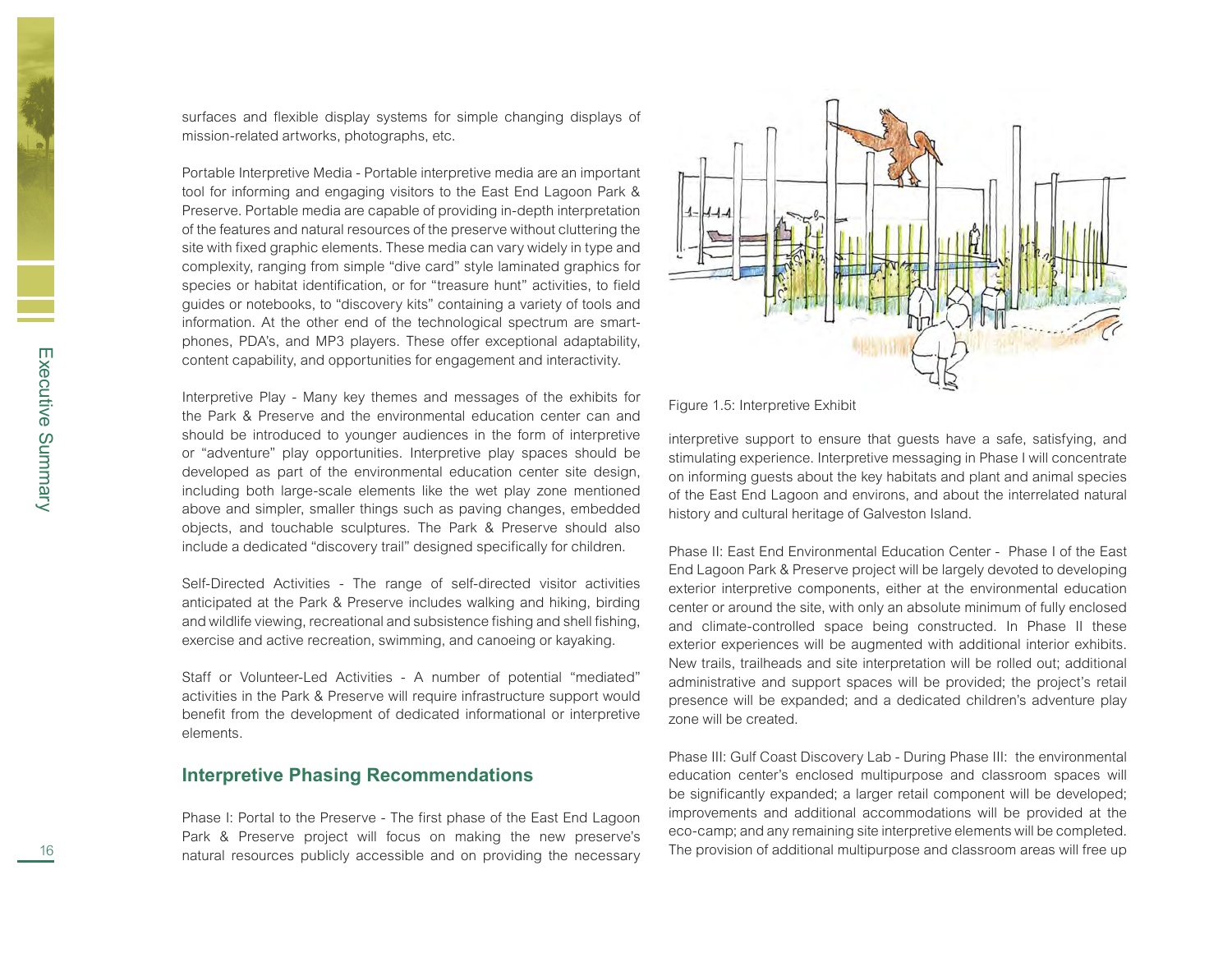space within the environmental education center for a dedicated longterm interpretive installation. Exhibits and experiences installed in the long-term exhibition space would expand the environmental education center's interpretive perspective to encompass the entire U.S. Gulf Coast.

An additional phase could be added to stress global perspectives. This could include the development of an additional large-scale flexible interpretive or multipurpose space capable of housing programs, functions and events; major traveling exhibits; or additional permanent exhibits; as well as expanded administrative space

#### **Impact of City Property**

The City of Galveston owns the property between Boddeker Road and the ship channel, just east of the end of Seawall Boulevard, and there are concerns about how potential development of this site may impact the proposed environmental education center that would be on the other side of Boddeker. Road. There are no immediate plans for the City to develop this property or to lease it to out for development by others, but there have been discussions that this would be a good location for future commercial



uses. One major issue is whether this type of development, if it occurs, will have a detrimental impact on the environmental education center.

Any new structure on the City property would have to be elevated in a manner similar to the environmental education center, so it could have a negative impact on views. The best way to minimize this problem is to restrict development to the area directly across from the center. There is a view zone from the decks and the multi-purpose room of the environmental education center that is blocked by the restroom and kitchen building mass, and any building in this area would not impact views. In addition, there is an area 30 degrees off of north towards the west that might be able to accommodate lower development or a raised building that is visually permeable and would not completely block the view. For example, raised decks in this area would not be a major problem, although solid woods would restrict views.

#### **Economic Analysis**

Given its size, physical characteristics, and location in the greater Houston region, the East End Lagoon Park & Preserve has the potential to be a model for park development. With this potential in mind, the objectives established for East End Lagoon Park & Preserve include financial self sufficiency and sensitivity to the environment. The design team conducted a comprehensive analysis of recreational opportunities in the greater Houston market and undertook research on best practice recreational development in parks around the country.

In the case of the East End Lagoon, a day use facility does not have the potential to be financially self-sufficient. A facility with overnight accommodations significantly increases market potential, provides a market for on-site amenities, and improves revenue streams. The more uses that occur on the site, the stronger of a destination the property becomes for all user groups. From an economic perspective, the objective is to reach a balance between impacting the site and developing the facilities that can generate income and a facility with overnight facilities increases the opportunity to achieve this balance.

Figure 1.6: Impact of City Property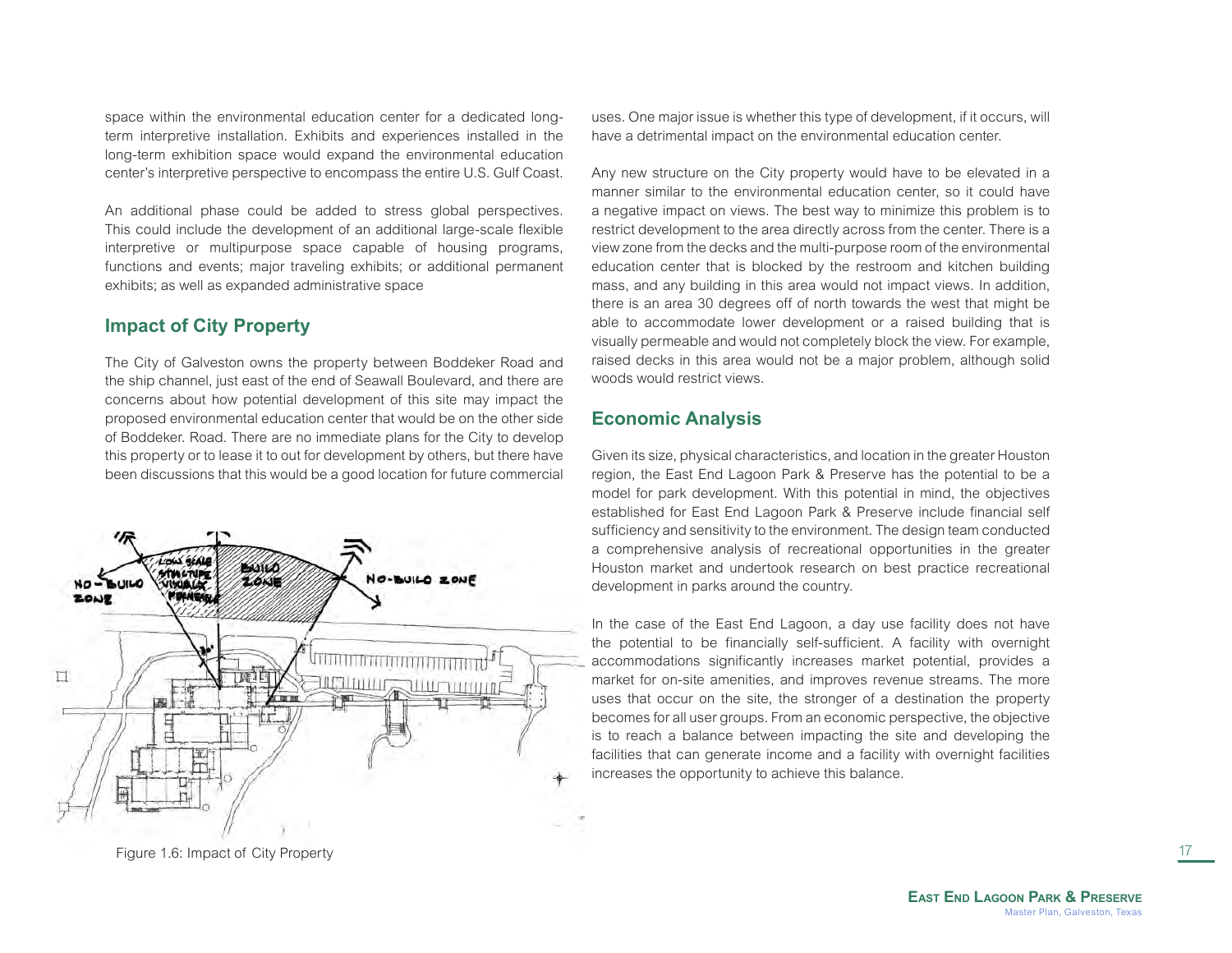#### **Financial Performance**

Projected revenues from core operation would increase from \$321,000 (Phase I) to \$1.48 million (Phase III) and the operating budget would increase from \$491,000 to \$1.64 million. Increasing revenues result from a combination of increased attendance and higher per capita fees associated with increased scope of the attraction. The bottom line financial performance is a deficit which ranges from \$169,000 (Phase I) to \$162,500 (Phase III). The best overall performance is Phase III with a deficit estimated at \$163,000. The cost recovery factors for the environmental education center as a stand-alone attraction ranges from 66 to 90 percent.

While Phase I and II have the lowest expenses, the scale of the development limits potential visitation, and therefore, associated revenues. Phase III provides the scale to attract higher visitation and multi-day program participation, while offsetting some of the costs associated with operating a larger facility.

The addition of ancillary income to the financial bottom line of the environmental education center reduces the anticipated deficit for the East End Lagoon Park & Preserve, and increases the overall cost recovery factor. When ancillary income is considered, the deficit is reduced to a range of \$35,500 (Phase I) to a profit of \$47,000 (Phase III) with a cost recovery factor ranging from 93 to 103 percent. Phase III development is projected to break even in terms of costs to income.

The ability of Phase I to appeal to a broad market and generate revenue is limited by its modest size. As the facility develops to Phase II, its ability to generate revenue increases, but the facility's still somewhat modest size cannot draw or accommodate a larger audience to offset the increased operating costs associated with the facility. Phase III achieves a balance between the scale necessary to attract and accommodate sufficient visitation to generate revenues and offset operating costs.

Given both the absolute size of the deficit and cost recovery factor, Phase III appears to optimize financial performance. The overall property is anticipated to operate at approximately break even, with a cost recovery factor of 103 percent. This phase achieves the best balance between size, revenue generation and operating costs.

Two of the development phases of the East End Lagoon Park & Preserve Master Plan are expected to operate with a financial deficit. The remaining phase (Phase III) is expected to operate just above break even. Ways to make up the difference in funding are:

- • Corporate/Institutional Grants
- • Corporate Sponsorships and Advertising
- Friends Groups
- • Adopt-A-Park
- • Volunteer Programs
- • Programming Partnerships

#### **Implementation Plan**

Development of the East End Lagoon Park & Preserve is expected to be constructed in phases. This approach will allow later phases to adapt to the lessons learned during the initial phases of the project and will allow for the appropriate level of expansion based on visitation, demographics, and changing priorities.

Implementation of the project can be divided into two distinct phases: 1) environmental permitting and first phase of construction, and 2) subsequent phases of construction. It is the intent that the project will be permitted in the initial phase for ultimate development to allow for construction of subsequent phases without the added expense and delay of new permit applications. The following sections outline the recommended course of action to achieve the successful and timely construction of each phase of the project.

#### **Environmental Permitting and First Phase of Construction**

One of the reasons that the East End Lagoon Park & Preserve site is exciting as a major public space is the dynamic characteristics of the landscape. Being on the water side of the seawall ensures that the site will be in a constant state of flux; storm surges, tidal changes, shifting sands,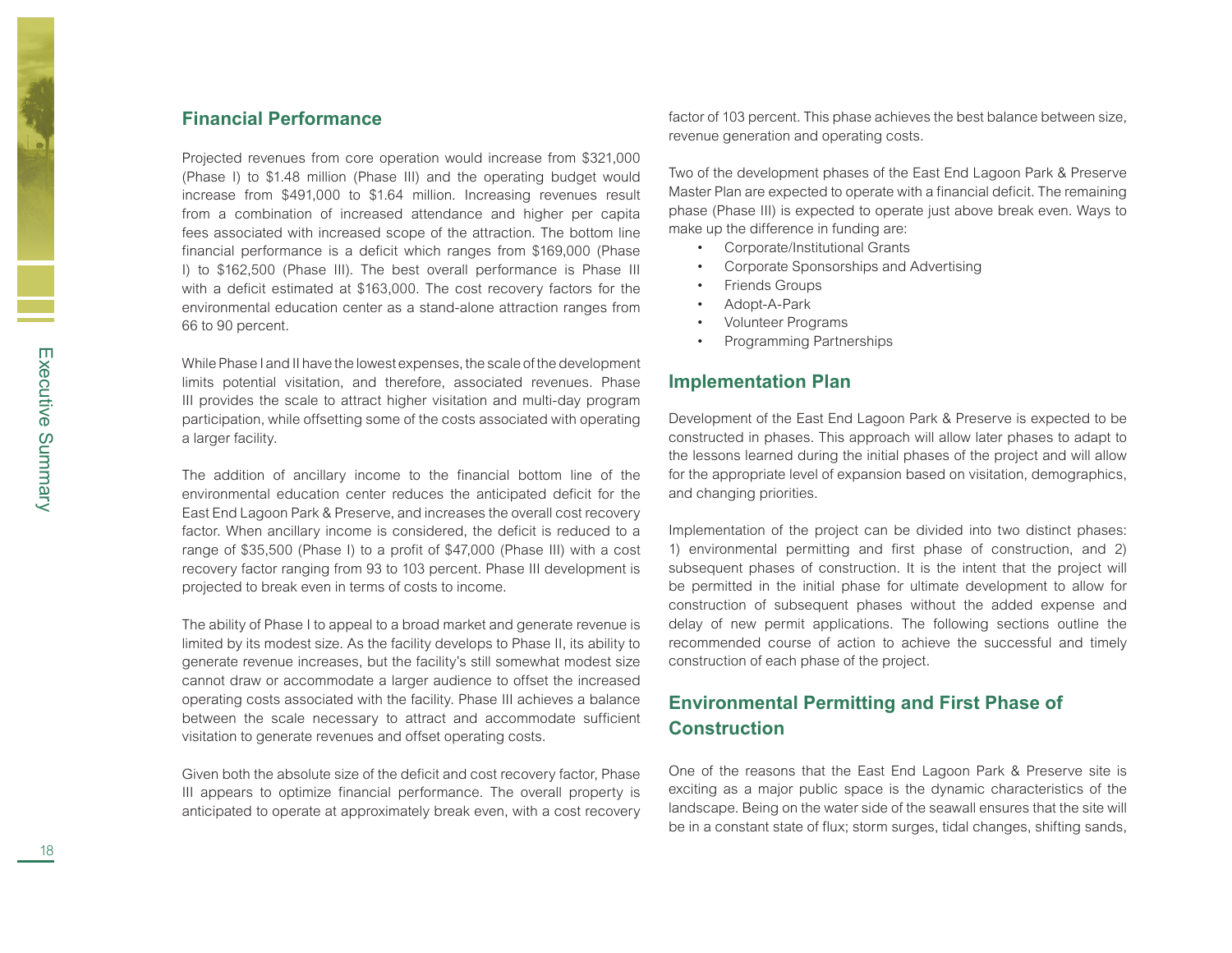strong winds, and other natural processes will continuously shape the site. The environmentally sensitive nature of the site, including valuable wetland and coastal resources, also means that significant up-front effort will be required to meet all regulatory and permitting requirements.

Work conducted or structures built below the mean high tide line are subject to Section 10 of the Rivers and Harbors Act and a Department of the Army (DOA) permit is required. Also, the discharge of dredged or fill material below the annual high tide line or into Waters of the United States, including adjacent wetlands is subject to Section 404 of the Clean Water Act (CWA) and a DOA permit is required. In order to submit a DOA permit application, a preliminary footprint of development and assessment of impact must be determined.

Several efforts will need to be performed simultaneously in order to permit and design Phase I of this project and all subsequent phases.

The U.S. Army Corps of Engineers (USACE) currently has a Memorandum of Agreement with the Texas Commission on Environmental Quality (TCEQ) so that if a TCEQ and USACE permit is needed, then a joint permitting process can occur. Other permits, such as building permits from the City of Galveston and Galveston County will also be required, but these permits do not require the same level of effort as the DOA permit and do not have lengthy review processes.

Work required to submit the DOA permit will include the completion of all required environmental studies, the conceptual design of the fully phased East End Lagoon Park & Preserve based on the findings of the environmental studies, and the completion of the DOA permit application. A pre-application consultation meeting will need to be held with the Galveston District of the USACE at the beginning of this process. This meeting will introduce the USACE and resource agencies to the proposed project, review the permitting process and requirements for the permittee, and identify any specific environmental or regulatory issues that the resource agencies may be concerned about. Additional coordination with the U.S. Coast Guard, Federal Emergency Management Agency (FEMA), National Oceanic and Atmospheric Administration (NOAA), and the Department of the Interior will need to occur in this.

Department of Army Permit - To add fill to Waters of the United States, a (DOA) permit is needed. Per Section 404, the clean water act, discharge of dredged or fill material into Waters of the United States, tidal wetlands adjacent to Waters of the United States, and fresh or brackish wetlands adjacent to tidal wetlands is regulated. The DOA permit is coordinated with other resource agencies and state and federal regulations. The process for obtaining a DOA individual permit is lengthy and typically takes between 12 and 24 months depending on the complexity of the project and the sensitivity of the ecosystems to be impacted. It is possible that an Environmental Impact Statement (EIS) or an Environment Assessment (EA) will be required as a secondary submittal in the permit process.

Environmental Studies and Associated Required Design Work - In order to submit a DOA permit application, a preliminary footprint of development and assessment of project impact must be determined. Small variations in the impacts to Waters of the United Sates, including wetlands, between the permitted impact and the constructed impact are allowed. However, if the ultimate design results in a significant increase in impact, then the permit process could start over, postponing construction until a new permit is issued. Other environmental activities that will be addressed include: functions and services, threatened and endangered species, essential fish habitat, water quality, cultural resources, conceptual mitigation plan, among others.

#### **Subsequent Phases of Construction**

Subsequent phases of construction will be easier to design and construct as all major environmental permitting will have been addressed during the initial phase of construction. Furthermore, due to the presence of this Master Plan and completed construction documents for the previous phase or phases, concept definition for each subsequent phase will have already been developed. However, as the East End Lagoon Park & Preserve grows into its final form, small changes in space and programming needs to meet changing priorities may require changes to the concept as presented in this Master Plan.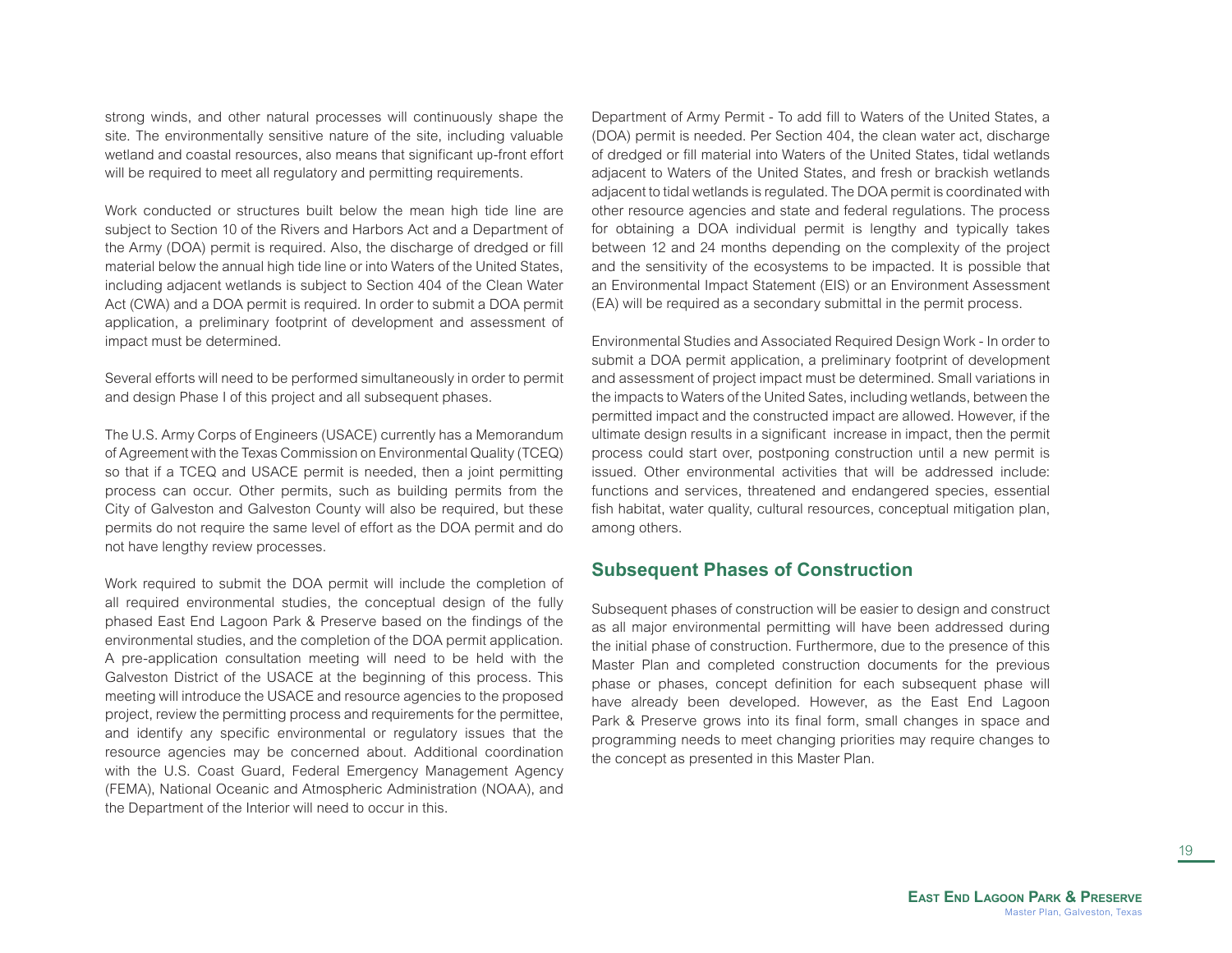#### **Funding and Governance Structure**

Governance refers to ownership of the project, the physical resources that will make up the project, and the responsibility for ongoing operations The ownership and governance of the East End Lagoon Park & Preserve should be vested in an independent entity whose express purpose is the fund raising and operation of both the park and the environmental education center.

The development and operations of the East End Lagoon Park & Preserve should be vested in a non-profit organization, specifically one qualifying under Section 501(c)(3) of the Internal Revenue Code. This is a type of corporation widely used by museums and cultural attractions.

The board of directors of the non-profit corporation will constitute the Park & Preserve's board of trustees. Board membership should include representatives of the Galveston community, including citizens who have been instrumental to the process of making the Park & Preserve concept a reality. It is important that the board includes local representation, and that the skills of the board include not only subject interests, but knowledge of good business management and fund-raising skills. Board membership can include ex-officio representatives of supporting organizations, including government officials.

A non-profit 501(c)(3) corporation can pursue implementation of the project and is legally empowered to accept grants and donations. A first action of the corporation would be securing initial funding to hire key staff including fund raising/development staff, and to continue with the planning process.

#### **Overall Funding Strategy**

The next step will be to develop an overall funding structure for the attraction, identifying the major sources of funds to be pursued for development of the Center. Provision will need to be made not only for capital development funds, but also for an endowment or other source of annual support for the Park & Preserve.

#### **Construction Cost Estimate**

Construction of the East End Lagoon Park & Preserve is expected to occur in phases based in large part on available funding. This cost estimate for each phase is considered to be conceptual in nature and is intended to give a ballpark idea of what it will take to implement the project.

#### **Estimated Construction Costs**

Phase IA Cost (This phase would be a way to begin construction with limited funds. The idea was to develop a presence on site for under \$1 million.)

| \$468,000<br>\$163,000<br>\$308,000     |
|-----------------------------------------|
| \$939,000                               |
|                                         |
| \$4,520,000<br>\$646,000<br>\$684,000   |
| \$5,850,000                             |
|                                         |
| \$3,005,000<br>\$666,000<br>\$1,365,000 |
| \$5,036,000                             |
|                                         |
| \$2,400,000<br>\$20,000<br>\$125,000    |
| \$2,545,000                             |
|                                         |